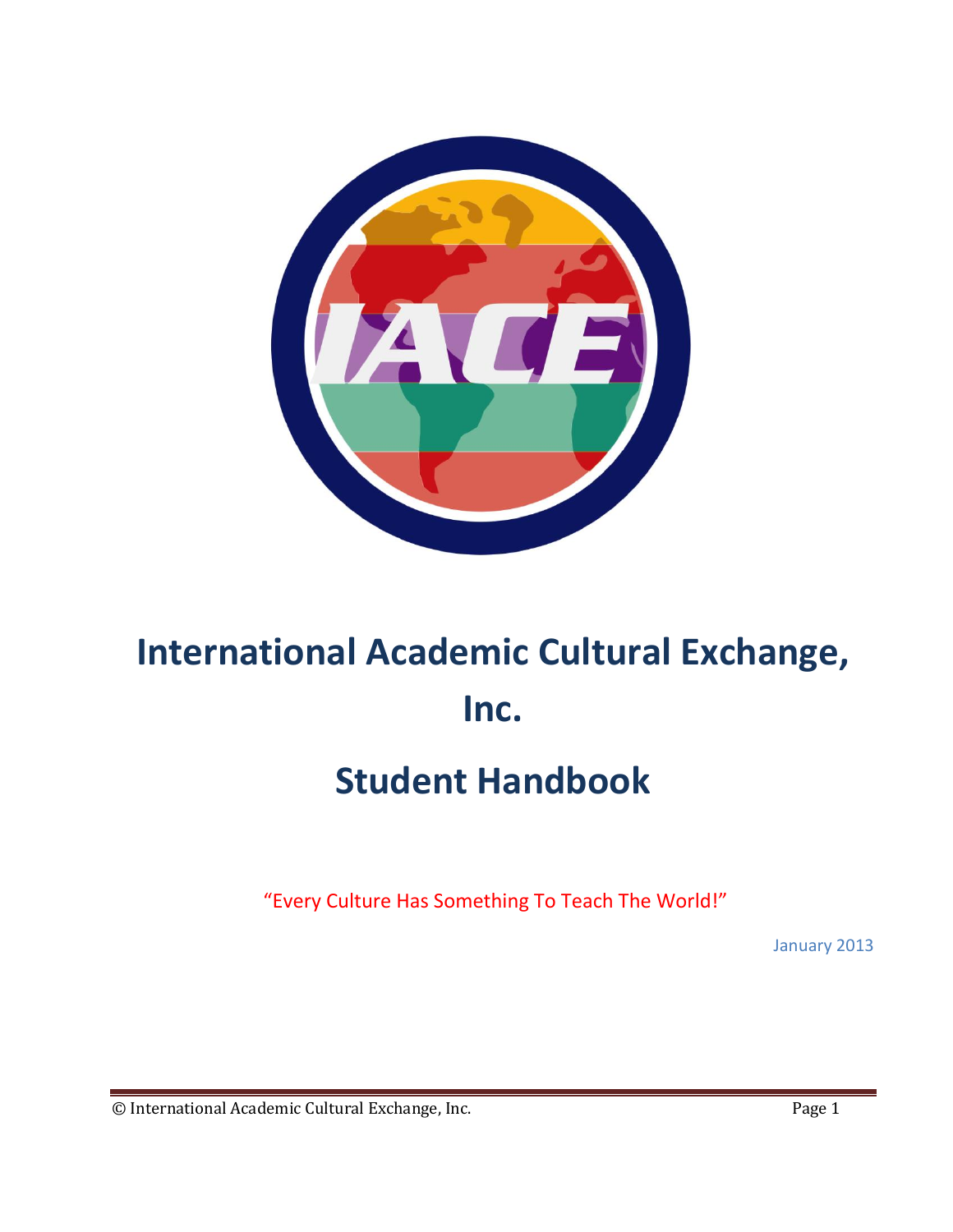#### **INTRODUCTION**

Welcome to International Academic Cultural Exchange, Inc. (IACE)! This is an exciting time knowing you are going to be coming to the Unites States for an academic school year or more. It will be the most rewarding and challenging things you will ever do. Throughout the journey, students immerse themselves into another culture, language, family, learn about the American school system, gain independence, mature, and make new lifelong friends. In order for you to be successful in the IACE program, student and parents must have realistic expectations and understand the IACE policies. Students and parents are expected to read, understand and agree to IACE policies. If you have any questions or do not fully understand what you are reading, please discuss those questions/understandings with IACE. If the biological parents do not read English, they must have these policies interpreted to them so that they are aware of the IACE policies before signing to agree to the policies.

We have prepared this document to help answer any questions you might have about our program. Please carefully read this handbook, as it contains important information about student safety, IACE's services, program requirements and IACE policies/ guidelines and information to help you have the best possible year.

*Once you have finished reviewing our handbook, please sign the Acknowledgement Form on page 14 and the Behavior Contract for Students on page 15 and return them to IACE. Please make a copy for your records.*

#### **ARRIVAL/DEPARTURE**

Students should arrive one week prior to the start of school. This week gives the student time to adjust to the time difference, to their host family and to their new surroundings. Either an IACE representative or host family will pick you up at the airport upon arrival and take you to the airport upon completion of the program when school is finished. During winter break/spring break from school, if the student decides to go back to their home country, IACE will help arrange transportation to and from the airport at the student's cost. Student's may travel to their home country during these breaks but may not depart before the break begins and may not return after school is back in session (no additional days can be missed). Also, student must notify an IACE representative in advance of any travel plans/dates prior to purchasing airfare.

#### **HOST FAMILIES**

Student safety is our number one priority, so at IACE we visit every potential host family home and conduct in person interviews with all members of the household. In addition, IACE conducts a thorough criminal background check on each family member 18 years and older. IACE is located in Los Angeles only so we are local to our students, host families and schools. IACE monitors/supervises all IACE student's ensuring that both student and host family are doing well. We also monitor the student's academics to ensure they are succeeding in their studies. We are located less than 30 miles from participants and their host families. If any problem or concern arises, students should contact IACE immediately.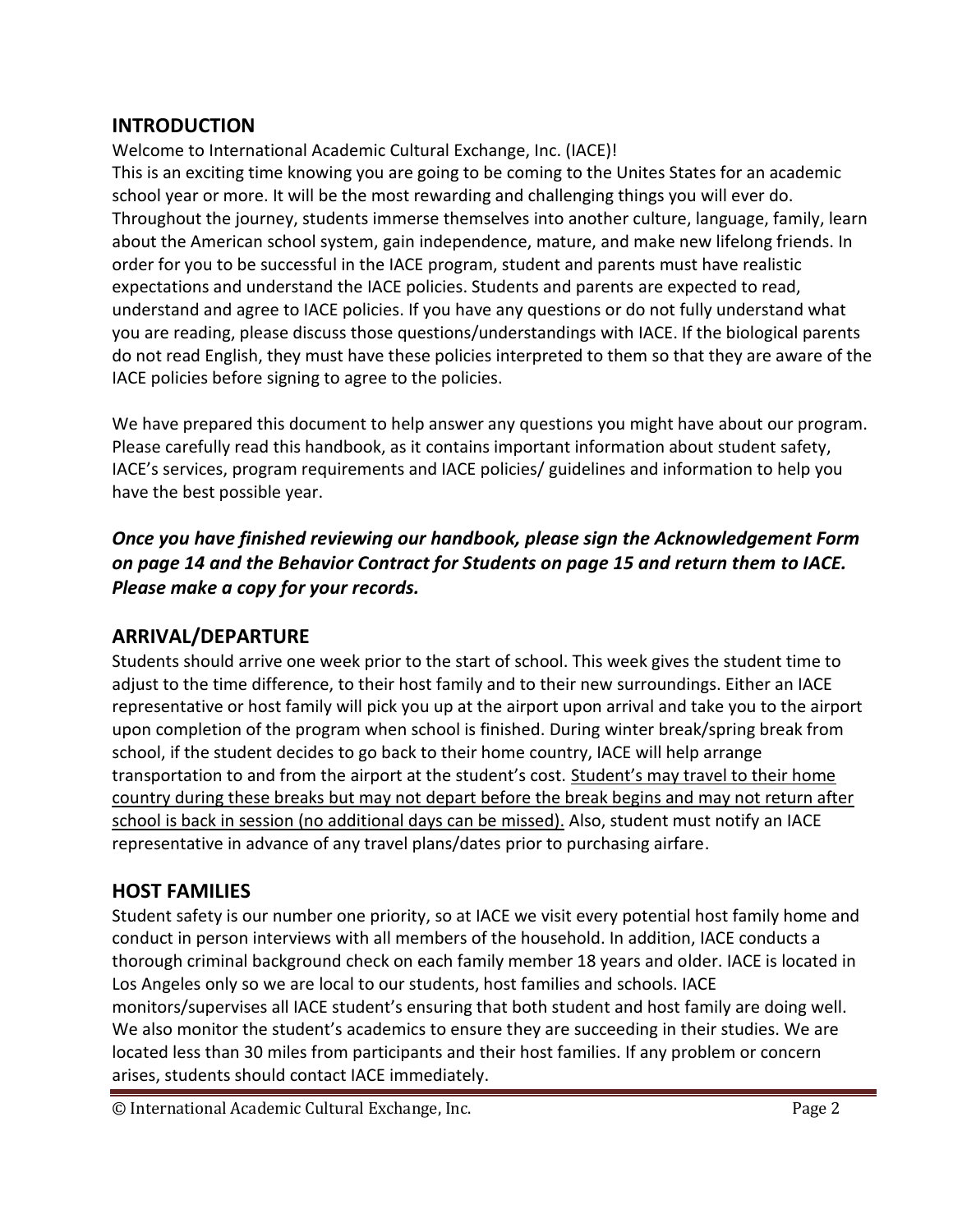#### **HOST FAMILIES** (continued)

International Students will live with a local host family. Some students will be the only international student in a host home while others will have a roommate. Families are carefully selected and screened. In many cases, the host families we have chosen have hosted other international students from our program or are well-respected community members. Families in the U.S. are diverse and uniquely different. You are expected to have an open mind and realize Americans are not what you see on television programs. Some live in large homes, others in small homes. Some families have pets, others will not. Some have one parent; others may have two. Some host parents are young, others are middle aged and some are older. Some host families have young children, others teenage children and some no children.

In spite of the differences, all IACE host families are committed to providing you with a safe and nurturing environment, and have a sincere interest in getting to know someone from another culture and welcoming them into their home as a family member. Because your host family is inviting you into their home and treating you as part of the family, IACE expects you to follow family rules and have a gracious and thankful attitude at all times. Host families will provide students with a private or shared furnished bedroom (of the same gender), shared bath, 3 meals a day (American students usually pack a lunch from home -if student chooses school lunch this is a cost to the student). The host family also provides bedding, towels, and access to washing machine and dryer.

### **GETTING ALONG WITH YOUR HOST FAMILY**

One of the most important relationships you will have while studying in the U.S. will be with your host family. Having a good relationship with your host family can mean the difference between having a positive and enriching experience or having a negative unfulfilling experience. Your parents are entrusting you to be responsible and mature. You are also representing your family so good behavior/respect should always be followed. Below are some key points/guidelines to living successfully with your host family:

- It is your responsibility to adjust to your host family's way of doing things and lifestyle not the way you do things in your home country. The family has not been asked to change by accepting to host you in their home. This includes food. The family is not expected to cook you food from your home country. What they prepare for themselves they will prepare for you.
- You will be treated as a part of the family not a renter therefore; you will be given duties and responsibilities that are normal for American families such as: helping clean up after dinner, cleaning your room/bathroom, doing your laundry, etc…
- Do not wait to be asked to help; ask yourself what I can do to help and offer that help with a positive attitude.
- Clean up after yourself. Do not leave a mess in the kitchen/room/bathroom.
- Make your bed "every" morning and keep your room clean.
- At meal times have a conversation with your host family and share your day or ask about theirs. For Americans, meal time is a very important time to have family time and talk.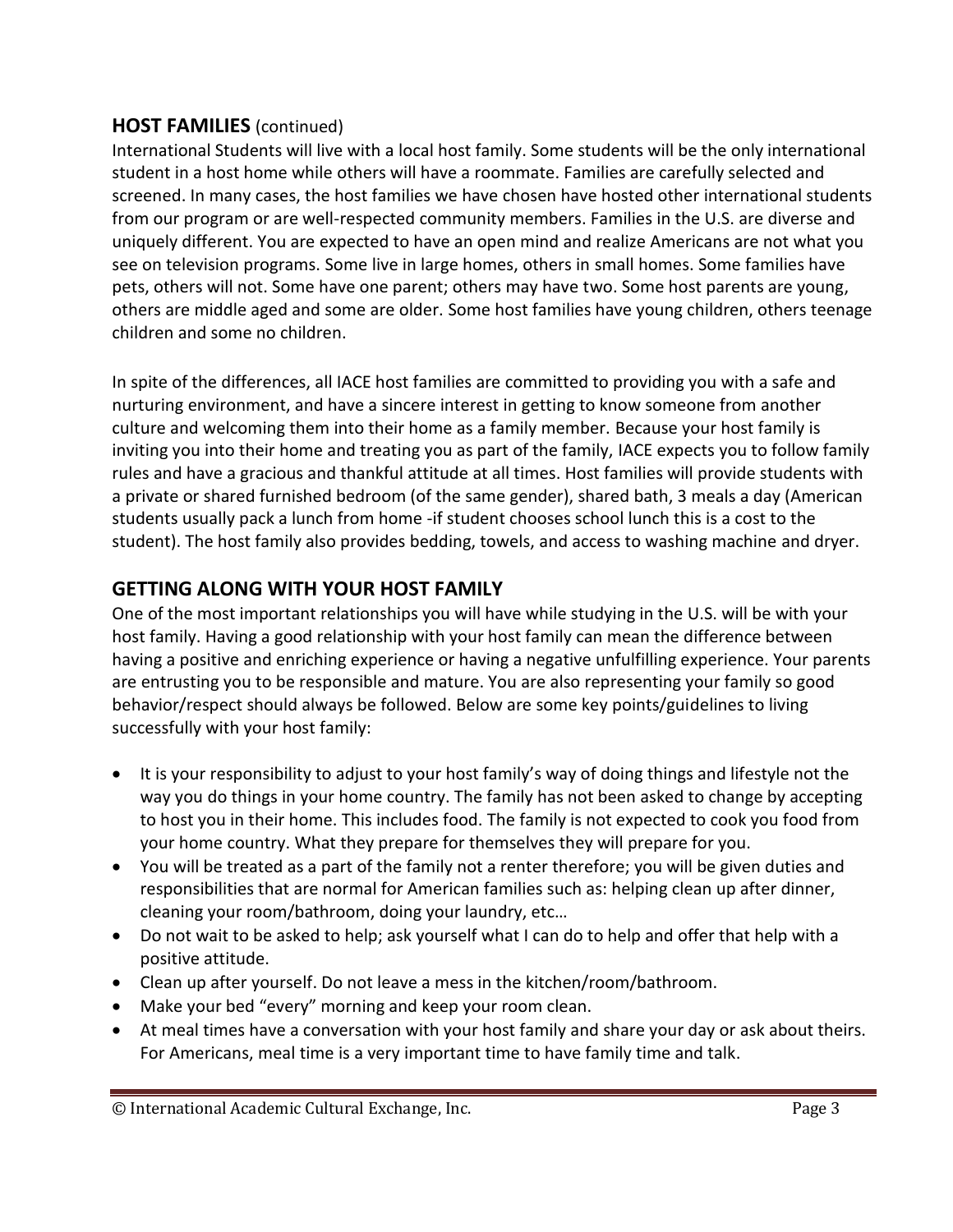### **GETTING ALONG WITH YOUR HOST FAMILY** (continued)

- Do not seclude yourself in your room or sleep in until noon every weekend. It is okay to go in your room after school and study but come out and have a conversation with your host family members. This can be while they are preparing dinner or joining them watching TV. By staying in your room all day and night you are not forming a bond with your host family.
- Ask if you can help with anything before/after dinner. Do not eat in silence, finish your meal, get up and go in your room. This is not a restaurant this is family time and family helps family. It is not polite to get up from the dinner table until all family members are finished eating.
- If your host family takes you to a restaurant leave your I-phone at home. It is very rude and impolite to be playing games or texting during this family dinner time.
- Two of the most important words to Americans are "please" and "thank you". Always use these words. For example: Can you" please" take me to the shopping mall Saturday to meet my friends?" Your host mother replies, "Yes". On Saturday she takes you to the mall, you exit her car…"thank you" for giving me a ride. If you do not say these words people will think you are rude and ungrateful.
- Ask your family if you can invite a friend over BEFORE you ask your friend to come. If you are going out with friends over the weekend or having friends over to your house, you must "ask' your host family 2 days in advance not the same day. "ASK" is the keyword not "tell".
- If you go out and are to be home at 5:00PM and you are late, you must call your host family BEFORE the time you are going to be home to tell them you are going to be late and why. If you arrive home 30 minutes later they are worrying about you because they are responsible to keep you safe.
- Do not make or receive phone calls past 9:00PM or very early in the morning. You may be asked to turn off your computer at a certain hour. Under no circumstances should you be on your computer from 12:00AM-7:00AM.
- If you want to join a club or sport you must "ask" your host family BEFORE you join to make sure they can arrange transportation to and from events.
- Schools encourage international students to speak only English during school hours as this helps to improve your English. If you have a roommate from the same country you must not speak your home language in the home. It is very rude and impolite to be in the home speaking a language that your host family does not understand. For example: If you were placed in a host family that speaks in addition to English, Italian and at the dinner table that host family only spoke in Italian would you wonder if they were speaking about you? Would you feel part of the conversation? Would you feel comfortable and happy? The answer is no.
- Do not ride public transportation alone until your host family and IACE decide it is safe for you to do so.
- Abide by the host families rules at all times no exceptions. If you do not understand, please do not nod your head as if you do understand. Tell them you do not understand and if they can explain. It is better to ask to explain again then not understand and then break the rule.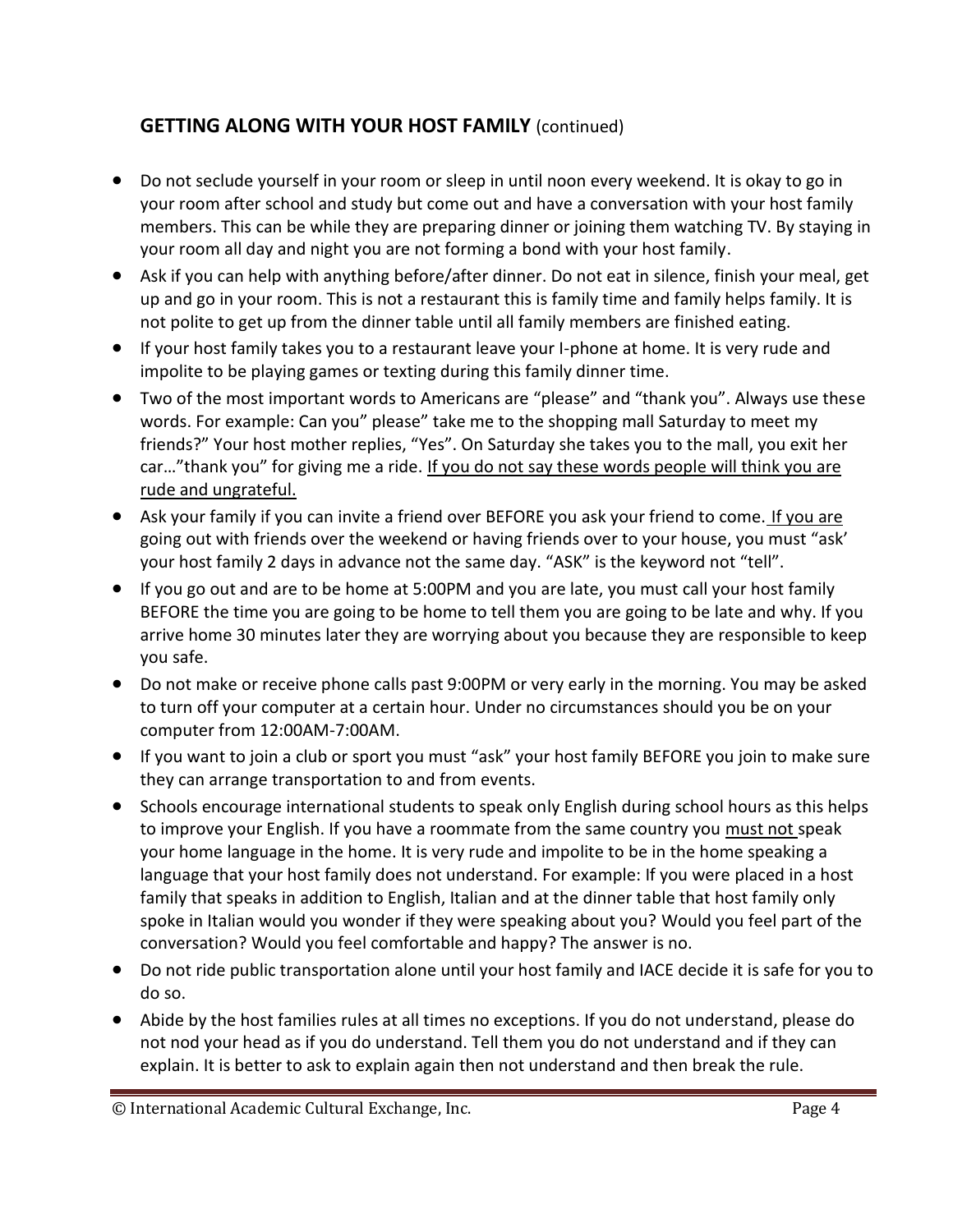### **GETTING ALONG WITH YOUR HOST FAMILY** (continued)

- Students should come home directly after school Monday thru Thursday and do their homework. Homework should be turned in to class everyday unless otherwise specified by the teacher for a project that is due at a later time in date. Students should only be going out during the weekends to socialize not during school days.
- There is no such thing as the perfect family. Look at all the positives in your host family and remember they are opening up their home to you for 10 months and welcoming you into their family.
- Do not compare your host family to other student's host families. Everyone has a unique experience and every student will have had to overcome difficult moments. The most important aspect of living with a host family is that your host family will provide you with a nurturing environment and help you through any difficult periods if they arise because they care about you.
- Never criticize your host family. It is never okay to let your host family know you are dissatisfied with them or that you do not approve of them. How would you like if you were made to feel that they don't approve of you? We are all unique and have so much to offer. It is also not acceptable that you discuss your host personal affairs with your friends. If you have any concerns about your host family, discuss them only with your IACE supervisor.
- If you have any problems with your friends, at school, or with your host family, talk to IACE immediately. Do not talk with all the other students about your problems. All problems are minor and can be worked out with prompt communication to your IACE supervisor. When you do not communicate if there are any problems, the problem gets worst as the time goes by so please speak to your IACE supervisor we are always here to help!

*Remember that your host family wants you to have a good experience and be safe at all times. If you ask to do something and they say no, it is probably for your own safety and protection. Your parents are entrusting them to take care you of during this academic year.*

# **SCHOOL EXPECTATIONS**

You are an international student that IACE recommended to attend a high school in the U.S. Therefore you are not only considered an ambassador of your country, you are a representative of an IACE student. It is expected that all students obey the school rules and be respectful to school administration, faculty, staff, students and host families. Your attitude and behavior at school must always be positive and respectful. You must attend school daily and be enrolled as a full time student. You are required to take 5 academic classes and electives. You may not change an academic class to an elective. Students may not be absent from class without permission from their hot family. When absent the school must be notified of the reason (some school require a note from your host family and some school require the host family email the school). If you are absent from school for 3 days or more, you will be required to go to the doctor and have a doctor's note to return to school.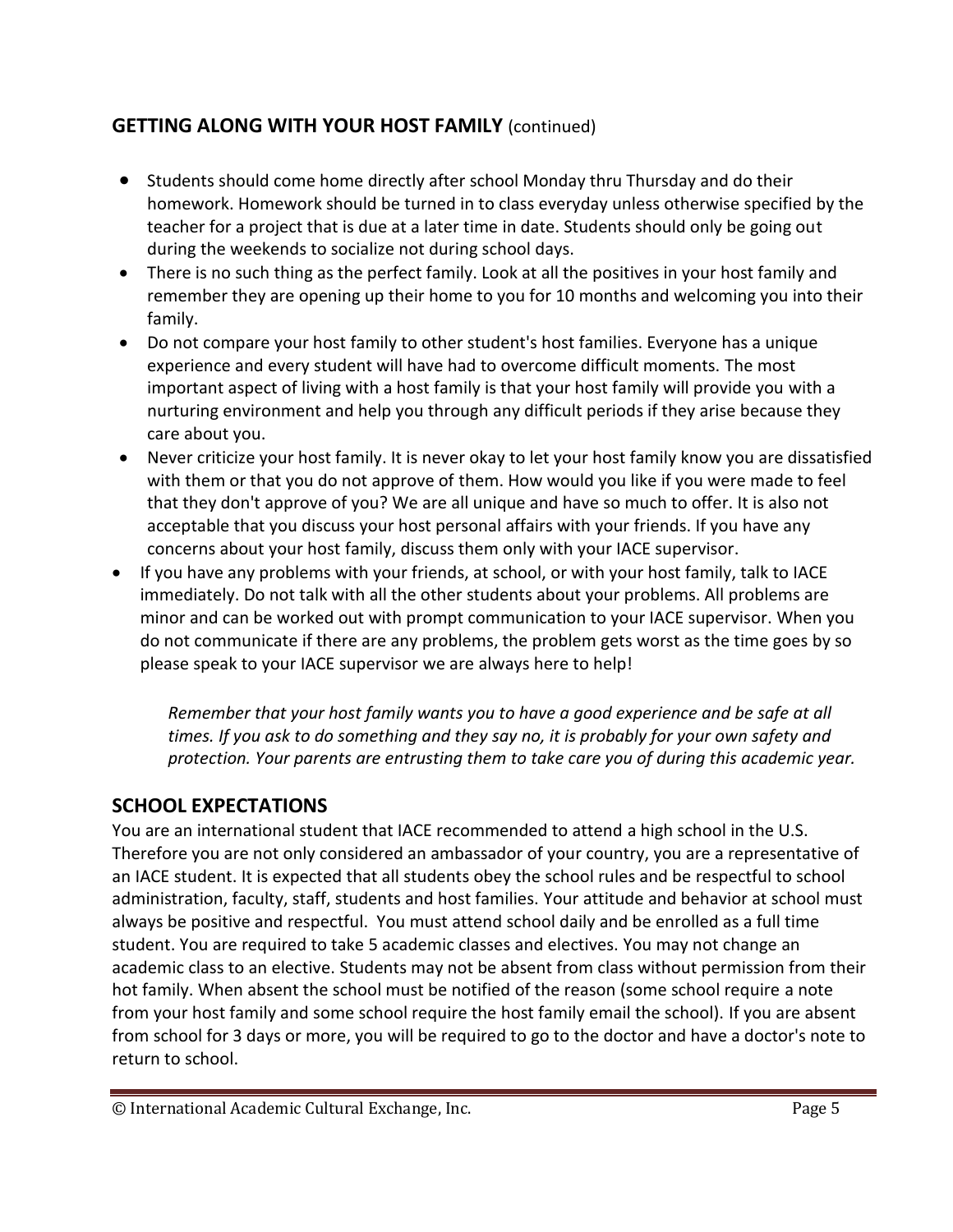#### **SCHOOL EXPECTATIONS** (continued)

American school system uses a grading system of A (being the highest), B, C, D, FAIL. Students are expected to maintain at least a "C" (70%), (2.0) average. If you are having trouble in any class and you are achieving a "D" or below, IACE may require you to get a tutor at the student's expense, attend a special class after school, limit co-curricular and weekend activities until the grade is improved. IF a student continues to receive below a 2.0 average at quarter and semester grade reporting periods, it will result in dismissal from the IACE program and the student must return to their home country and no program fees will be given. We expect all students to have good study habits, do homework daily and turn in homework the next day, treat all teachers with respect, raise your hand and participate in class discussions (participation is required by all students not only international students and is normal in the U.S.).Your IACE supervisor will monitor your academics and be in communication with your school and host family. If you are having any difficulties please speak to IACE and we will help you find a tutor in that specific subject.

### **ACCIDENTAL & HEALTH INSURANCE**

Students are required by U.S. law to have insurance for illness or accidents for the entire duration of their stay in the United States. IACE provides students with a comprehensive insurance policy that covers most of your medical needs and that exceeds the minimum medical coverage requirements. You will have co-pay for doctor visits. You will receive a health insurance ID card upon arrival as well as information about the insurance. Please read carefully the policy brochure which will be given to you upon arrival to the U.S.

#### **MEDICAL INFORMATION**

Immunization requirements for the U.S. are much stricter than those in other countries. Students must have the required immunizations that are listed in the IACE application. All required immunizations must be completed and the medical forms must be submitted to IACE at least **thirty days in advance** of a participant's arrival in the United States.

#### **MONEY**

The cost of this program includes guardianship/sponsorship, placement in a public/private school, placement with a host family, medical insurance and monitoring of student both personally and academically. Students are expected to purchase personal items such as toiletries, clothing, school supplies, cell phones, school expenses, entertainment and other incidentals with their own money.

Student should bring a credit card / traveler's checks to pay for any incidental expenses during their stay. In addition, IACE recommends and will assist students to open a U.S. bank account. A U.S. bank account allows students to use a debit card, thus eliminating the need to carry cash. U.S. bank accounts also give parent the options of wiring funds directly to their children. Students should not bring large amounts of cash.

#### **CELL PHONES**

ALL students will be required to carry a cell phone. They can bring their own cell phone or purchase a cell in the U.S. that requires you buy minutes each month for usage.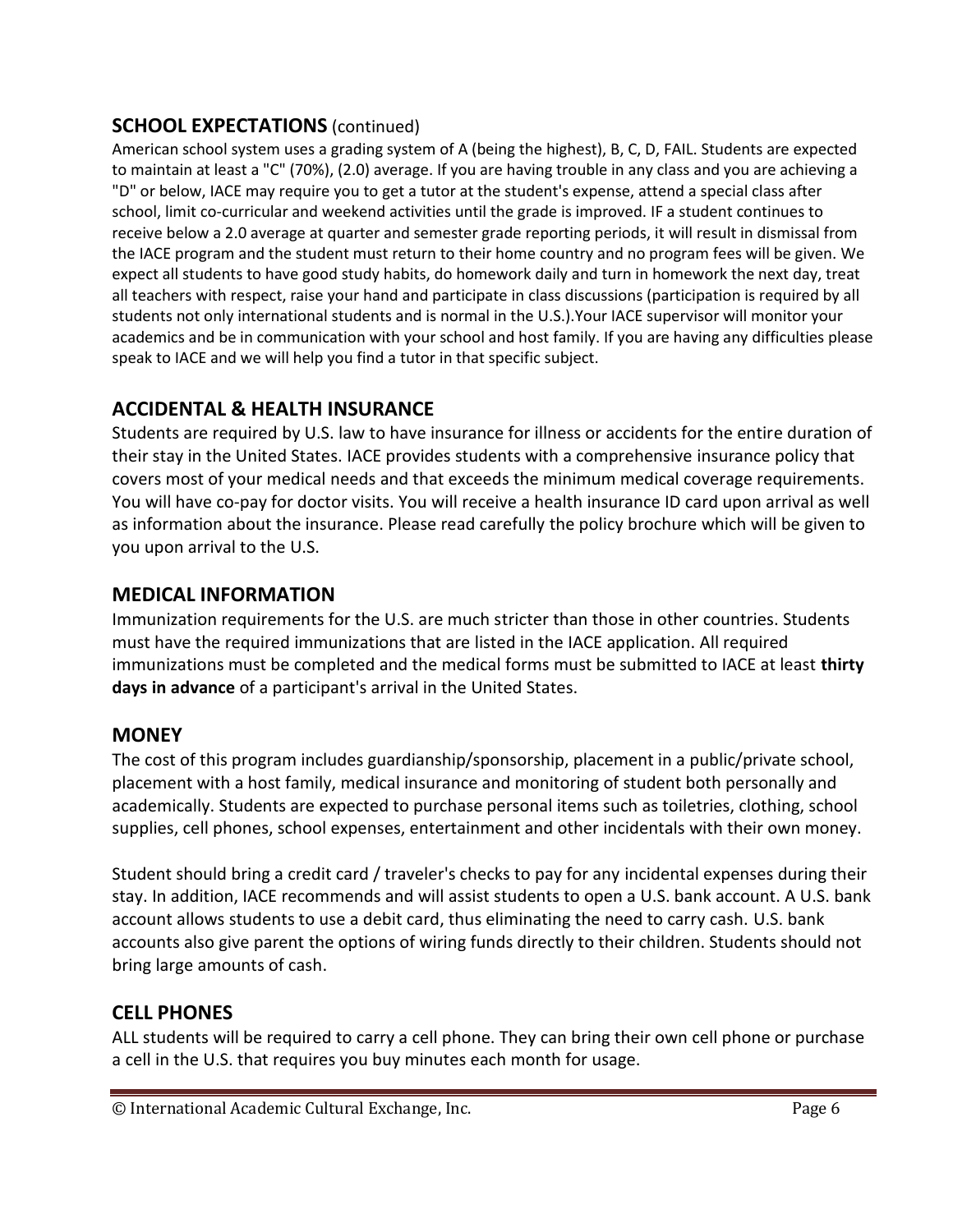#### **TRANSPORTATION**

Host families will ensure that students have appropriate transportation to and from school. Host families are not required to drive you to social events or outings. They will drive you on occasion if you give them enough notice (at least 2 days prior). Telling your host family that you need to go somewhere with 1 or 2 hours notice is not acceptable. Host families will also show students how to use public transportation but students must refrain from using public transportation until their host family feel that it is appropriate and safe to do so. Students may not ride in the car with a driver who has had his/her license less than a year and is under 25 years of age.

#### **TRAVEL**

Students may not travel **anywhere** outside the normal day routines unless approved by IACE in advance. If your host invites you on a vacation during winter/spring break you will be required to purchase your airline ticket and have spending money. You may not go out of state without the prior approval of IACE and must be accompanied by an adult over the age of 25 years. If the students naturally parents have relatives/friends in the area, the student may not go with them without the prior approval of IACE. If the students naturally parents have relatives/friends in the area and the student wants to go out with them or stay over the weekend, the natural parents must sign an authorization form and the relative/friend must complete page two of the authorization form and include a copy of his/her driver's license, automobile insurance, license plate, make, model and year of car, contact information and where he/she will be taking the student. Students will **not** be allowed to go until IACE has received the completed authorization form from the natural parents and the person they will be going with. **This authorization must be received at least one week prior to the outing.**

#### **FAMILY VISITS**

Parents must schedule visits to coincide with school holidays so that participants do not miss any school. IACE will provide students with exact dates of school holidays once a student is placed. IACE is happy to assist in the recommendations of airport transportation companies, taxi companies, and hotel accommodations in the area. Public transportation is not usually convenient so we recommend that parents rent a car during their visit. Natural parents may not stay in their child's host family home.

# **GUEST /SOCIAL GATHERINGS**

Every host family will have different rules and policies regarding guests, and social outings with friends. Host families have been advised by IACE to meet adults who plan to accompany or drive you and your friends on any outings. You must come home directly after school on school days as this time is reserved for homework and your host family. Socializing with friends is on weekends. You must and "ask" your host family and get permission to go out or to have friends over 2 days in advance and inform them where you will be going. You may ride the public bus/metro/car service with the approval of your host family only. American high school students have limited independence and restrictions. You will get a curfew at what time you are expected to be home. If your host family takes you to an event, you will be required to pay your own admission.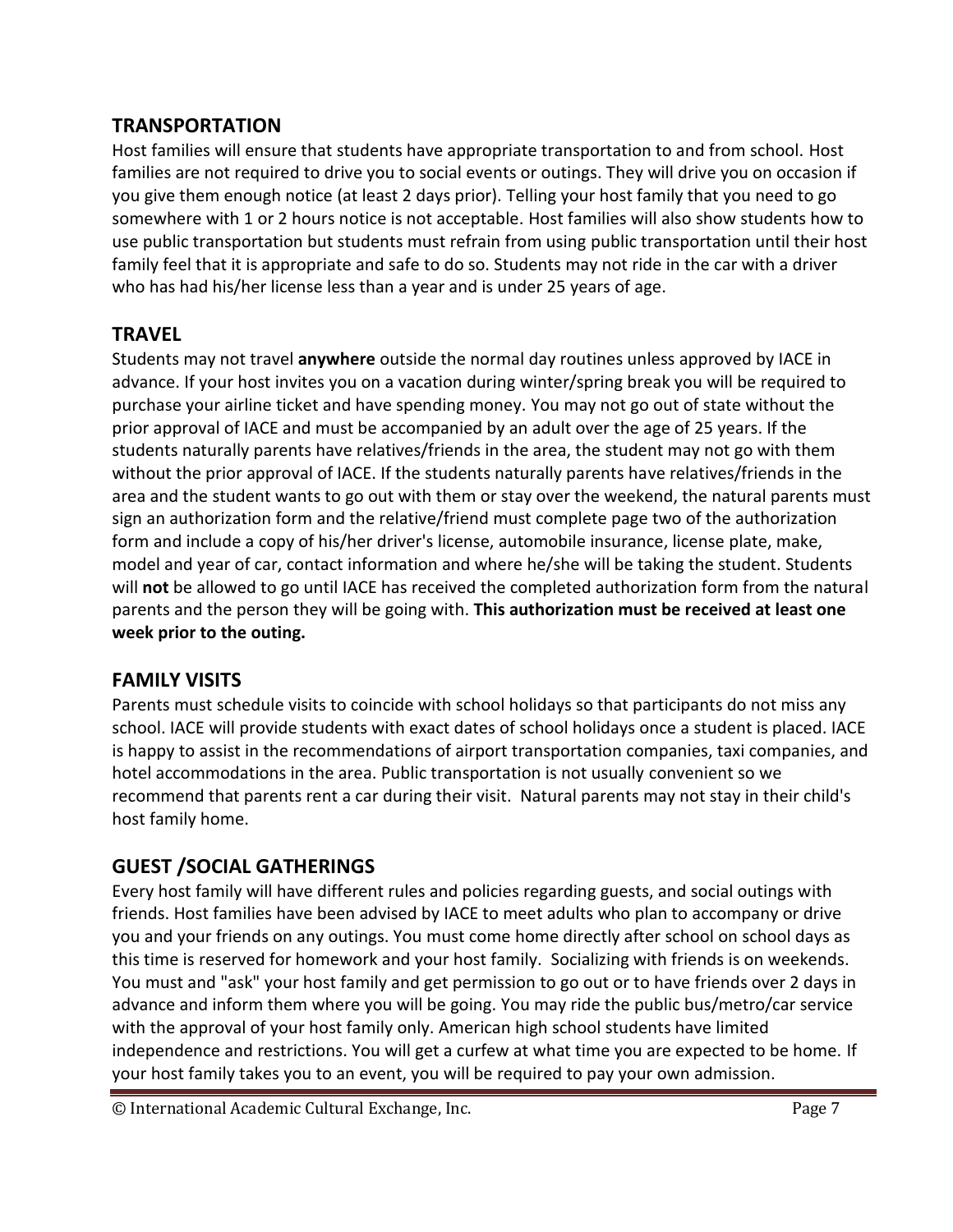#### **FOOD**

Students will be provided three meals a day. If the student wishes to purchase lunch at school versus taking a sack lunch the student may do so at the students cost. At most private schools, school lunch is part of the tuition. You need to purchase special foods or snacks you like on your own. Special foods include chips, cookies, food you bring to a potluck or school party, or any other foods that you like to enjoy on a regular basis. Host families are not required to make special meals just for you or from your home country. They one meal for the family and part of immersing yourself into a new culture is to eat what is being served. Americans eat a quick breakfast usually consisting of cereal, yogurt, banana or toast. Lunch is usually a sandwich, a piece of fruit and water. Dinner is served between 6:00-8:00PM. Because of the diversity of families in the United States, dinner can consist of a meat, potatoes and salad, chicken, rice and vegetables, fish, pasta, Mexican food, Italian food and foods from other countries. If you know how to cook, it would be great to show your family how to prepare some foods from your culture! You should offer to help your host family with kitchen lean up. You may not eat and leave the table until everyone in the family is finished eating and everyone has done their part for clean up. No food (including snack food) should be brought into your room or eaten in your room nor can any food be stored in your room. Your host family will be happy to give you a space in the kitchen to store those foods. You may not cook in the kitchen without the approval of your host family.

#### **PERSONAL SPACE & HOUSE RULES**

You must keep your room and bathroom clean at all times. Keep your things organized and no clothes on the floor. Americans make their beds every morning and this is expected of the student as well. American families work as a team. This means everyone in the family will help with chores. This might include washing the dishes, wiping the counter tops clean, bring dishes to the kitchen after dinner, taking the trash out, help carry the grocery bags into the house, etc… You will be required to clean your dirty clothes and bed sheets once a week. Your host family will show you how to use the laundry machine/dryer. American families do not wash under garments by hand and hang them up to dry. All laundry and under garments are to be washed washer and dried in the dryer. Your bedroom may not be locked when you leave the home and your host families may enter your room at anytime. As a responsible student living in the home, you need to be conservative in terms of electricity which is very costly in the United States. This means if you are not in your room or bathroom, turn off the lights, if you are going to school or out in the evening unplug your computer, open your windows in nice weather and close your window in cooler weather.

#### **BEHAVIOR/ATTITUDE**

Your attitude will play a great part in whether your experience will be a positive one or negative one. No matter what challenges you face, if faced with a positive attitude will be of great help. Be open-minded and look at all the great things around you. Students are expected to demonstrate a positive attitude and respectful behavior towards their host family, teachers, school officials and fellow students. Bullying amongst other students will not be tolerated. Be open-minded and look for the positives around you. Always explore differences as a learning opportunity versus a negative experience. No culture is better than another's culture we all just all different.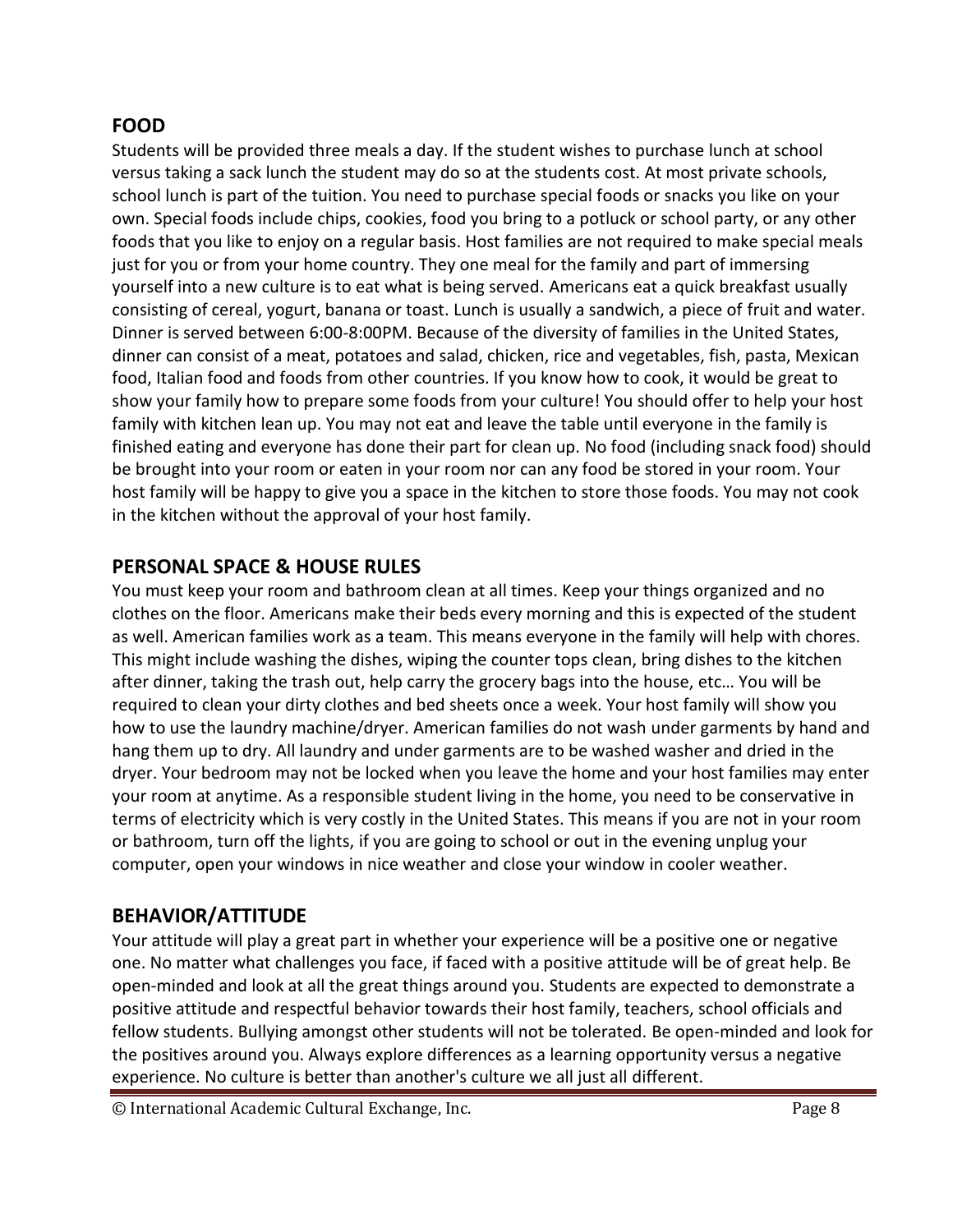#### **BEHAVIOR/ATTITUDE** (continued)

If you constantly complain others will not want to be around you. You are leaving your country to study abroad and are an ambassador of your country and your culture. If you behave continuously in a negative way you will give the impression that all students from your culture act this way. You must represent your country and your culture in a positive way so that future exchange students won't be negatively judged by your actions. You have this great opportunity to study in the U.S. and experience another culture so make the best of every moment. When you go back home you should be feeling great pride and accomplishment versus remembering all the negatives and how you wished you did not behave that way.

**Engaging in the behaviors listed below can result in immediate expulsion from the program, termination of a student's visa and the inability to remain in the United States and NO program fees will be refunded.** Is student's are not sure if they should or can do something, they should ask their host family or IACE supervisor. We are here to help you! Students must not:

- Break any U.S. law
- Violate the conditions of the F-1 program
- Purchase/possess and/or use alcoholic beverages
- Possess or use illegal drugs
- Smoke
- Drive
- Engage in dangerous activities such as bungee diving, sky diving, hand gliding, parasailing, jet skiing, riding in hot air balloons.
- Get a tattoo
- Get a body piercing without written consent from their natural parents sent to IACE
- Disobey school personnel, IACE staff or their host family
- No foul language, no bullying (including cyber bullying), no physical violence.
- Travel without IACE permission

#### **CONFLICT RESOLUTION**

One of the components of living in another country is learning that there will be cultural differences and styles of communication. There are many differences between the way things are done in the U.S. and they way things are done in your home country. Americans converse at the dinner table as this is called family time where you share your day, talk about things and enjoy one another's company as you do when you go out with your friends. To sit at the dinner table in silence is not interacting as a family member. To come out of your room only at meal times is not interacting. To be invited to go out on a family excursion and always so no, it not interacting. There will be times that you need your host family to be your second parent since your parents are far away, so you should treat them as such and not display non interaction as if you are a renter versus part of the family.

<sup>©</sup> International Academic Cultural Exchange, Inc. Page 9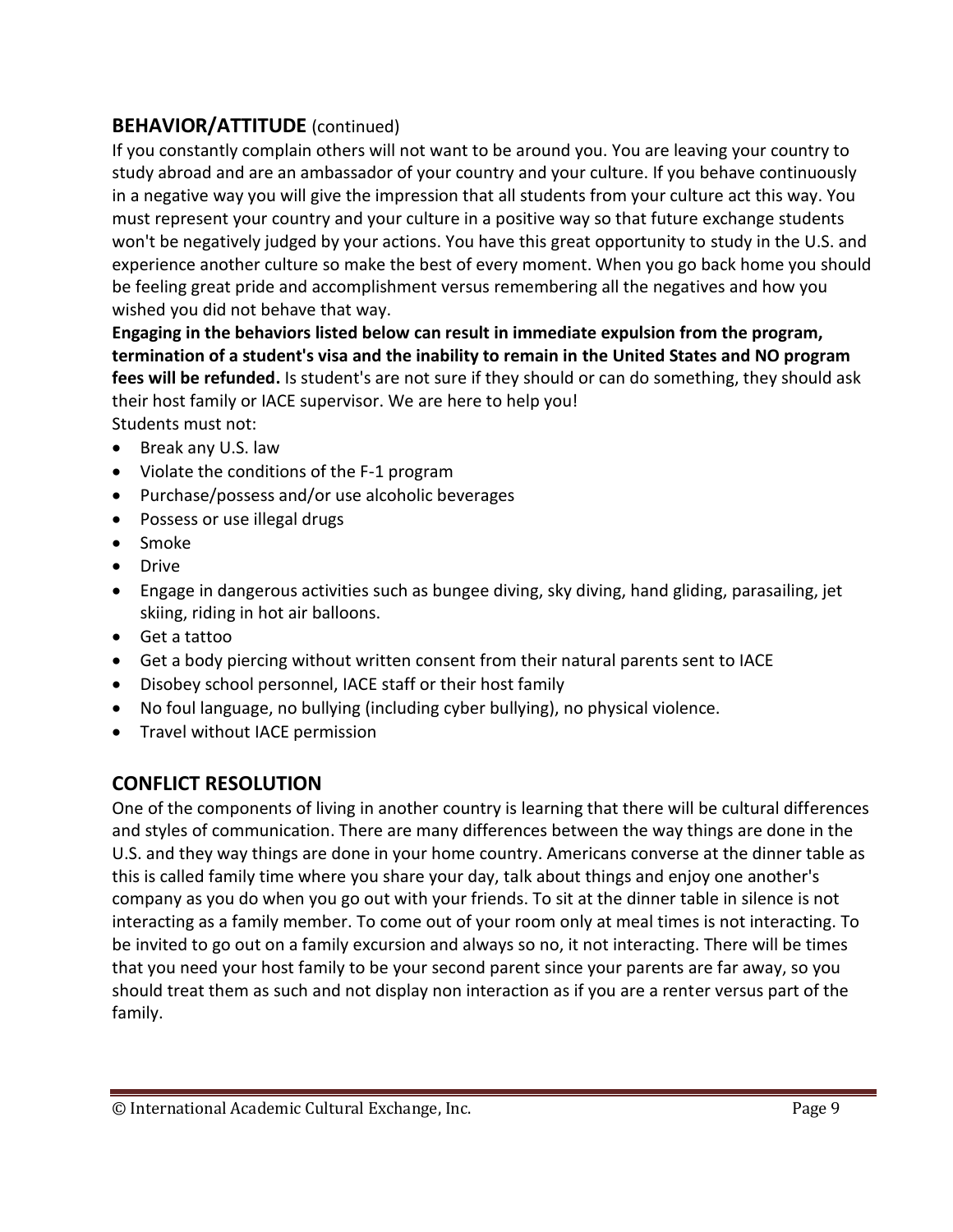#### **CONFLICT RESOLUTION** (continued)

While not all Americans conform to these generalizations, below are some differences students may notice. Americans…

- Expect the international student to be "part of the family" and interact with family members
- Expect the international student as part of the family, to share in household chores like everyone else i.e. help wash the dishes, doing your laundry, cleaning your room/bathroom, etc…
- Use dinnertime to talk as a family about how their day has gone
- Usually shower in the morning (students should shower everyday whether in the am or pm)
- Don't usually take their shoes off when entering the house
- Stay awake and converse when driving
- Turn off lights and heat/air conditioning when they are away from the home to conserve energy
- Make eye contact and smile
- ALWAYS say please and thank you
- Are affectionate meaning they hug as a loving, caring or welcoming gesture
- Value a good sense of humor
- Share responsibilities for taking care of children between mother and father
- Have many hobbies that they enjoy in their free time
- Have strong opinions about many things and express those feelings openly
- Eat large portions
- Eat more bread and pasta than rice
- Come from many different cultures so the way your host family does some things may be completely different from the way other American families do things
- Usually celebrate Thanksgiving with family members
- Usually celebrate new Years with friends
- Often go to church or temple on a regular basis
- Expect international student to take part in family activities and interactions
- American students participate in class. They do not wait for the teacher to be called upon. If a question is asked by the teacher the student raises his hand and the teacher chooses a student that has his/her hand raised to answer the question. Class participation goes toward your school grade.

Americans discuss their feelings and emotions and share feelings to resolve conflict. Americans meet conflict directly to solve the problem quickly. We encourage you to share your feelings and emotions with your host family as to avoid any conflict or misunderstandings. We encourage students and host families to work with one another to resolve any issue that may arise, as this process is very important to ensure that both student and host family are having a positive and rewarding experience. If there is still a conflict, you must notify your IACE supervisor and she/he will intervene. We expect the student to be mature, fair, not argue and see both sides of the conflict understanding you might not receive the outcome that you were hoping for. The majority of time there is a conflict it is a misunderstanding due to the language barrier and is easily solved. IACE will not move a student to another host family home unless there is a safety concern.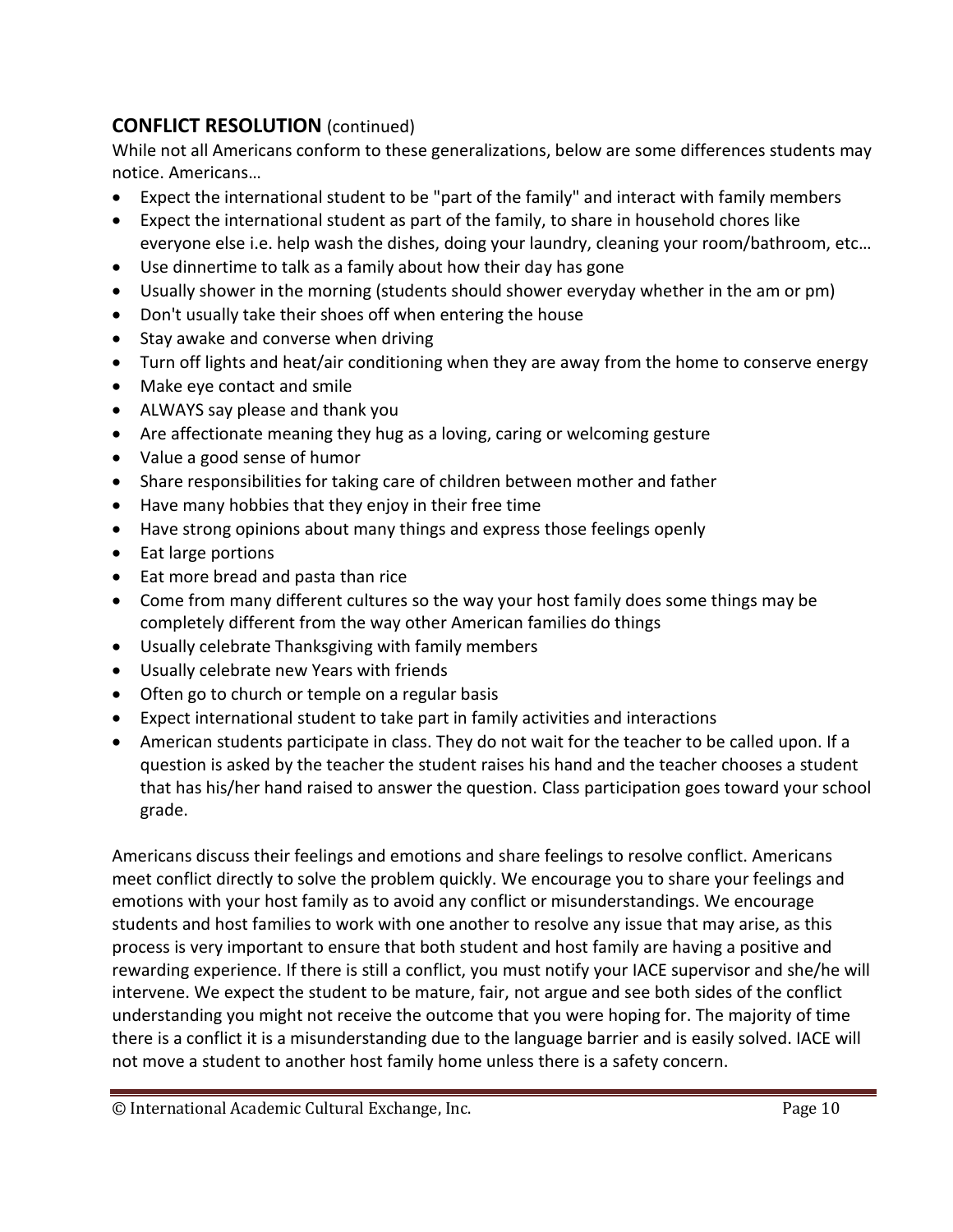#### **HOW TO HANDLE PROBLEMS**

In order to resolve and handle problems effectively there needs to be clear communication. Sometimes there is a miscommunication the same way as with a personal friend you meant to say something but it was misinterpreted in another way. If something is going wrong at school or your host family, you need to check yourself first and think about your side of the problem and try to understand the other side of the problem (school or host family). Do not think only one way… my way but look at the whole picture…both sides. Below are some tips on handling problems.

#### **DON'T:**

- Complain to other exchange students they will probably make you feel worse.
- Complain to your natural parents. There is nothing they can do and it will only make them worry about you.
- Tell other people at school or other host families about your problems with your family. You can cause serious damage to their reputation or how other view them without justification and it is very unfair to handle problems this way.

• Ignore the problem and think it will go away...it will not. In fact it might get worst. **DO:**

- Call your IACE supervisor and discuss what is happening and how you are feeling.
- IACE is available 24 hours a day to help you if any problems should arise.

We understand that you have been asked to make the adjustment into your host family home. At IACE we expect the student to be grateful and accepting of the host family differences. However, Student's safety is IACE's priority, and we will do everything to ensure that students are safe and well cared for. If you feel you have been mistreated in any way, we cannot help you if you do not call us and talk about it. We will respect your privacy and everything will be held in confidentiality and we will help you overcome any problem. You must talk the first step and talk about it with your IACE supervisor.

#### **IMPORTANT NOTICE**

#### **In the highly unlikely case you might find yourself in possible physical, emotional or sexual harassment from anyone in your home, community or school, please call IACE immediately at 818-632-8549. Your call will be handled with strict confidence.**

Sexual harassment is any unwelcome behavior of a sexual nature. Sexual harassment may involve behavior by a person it either gender against a person of the same or opposite gender. Sexual harassment or assault my include bit is not limited to:

- Unwelcome advances: propositions, invitations or demands for sexual favors
- Unwelcome physical contact such as touching, patting, brushing against, massaging a person's neck or shoulders, etc.
- Emails, text messages, electronic advertisements, or other electronic media of a sexual nature
- Physical assault, rape and attempted rape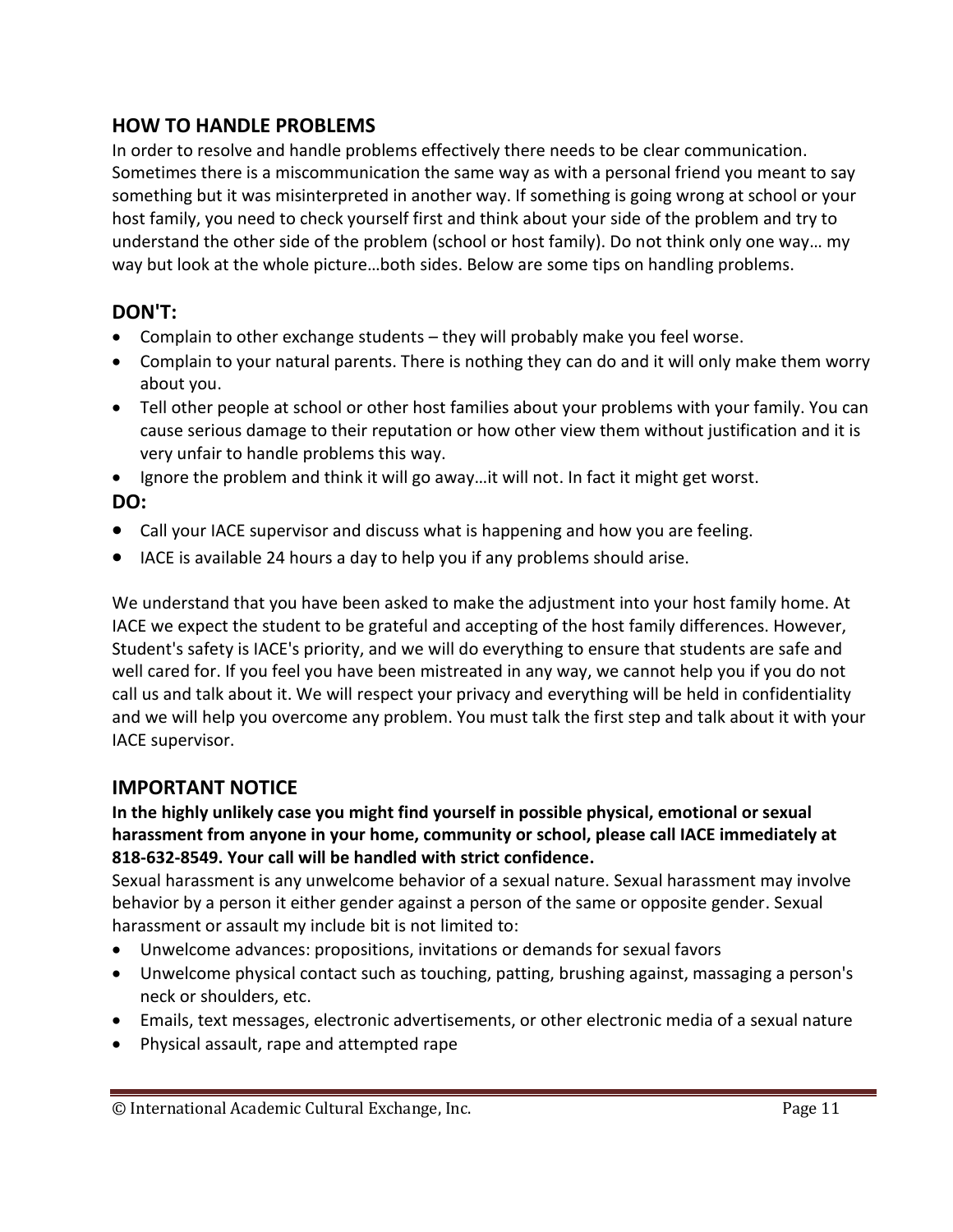#### **WHAT SHOULD ONE DO IF THEY EXPERIENCE SEXUAL HARRASSMENT OR ABUSE?**

- **Contact IACE immediately**
- **Know our rights.** Sexual harassment and abuse is illegal. **It is not your fault.**
- **Say No.** If you feel uncomfortable, speak up when a situation occurs. So not be vague. Make it clear that the conduct is unwelcome and unwanted, violates the law, and will not be tolerated. If you do not feel comfortable approaching this person directly, you are not required to do so.
- **Get help.** If you think you have been harassed or abused, contact IAE immediately. **We are here to help and protect you.**

#### **CULTURE SHOCK**

Students will adjust differently to living in the U.S. Some have no problems adjusting and some students will go through stages of adjustment. When students arrive in the U.s they are excited, curious, everything is new, fun and adventurous. This is called the "honeymoon" period. Then about four to eight weeks after arrival, a student can feel overwhelmed by being taught in English only, having homework every night, frustrated by differences in American culture and their country, upset about not being able to communicate some things well in English, home sickness, miss their home country food, and /or and issues with their school or host family. This "culture shock" is a normal part of the exchange process. This challenging time will only last a few weeks and your IACE supervisor will be there to help you in any way if needed. Then the holidays arrive and the student has 3 weeks' vacation from school. Most students go to their home country to see their families so now the culture shock is at the back of their minds and everything is great once again. For those students not going home, they find the break from school feels good and they are busy doing many other enjoyable things and once again that culture shock is at the back of their minds and they are happy. After the holidays, the students are done with culture shock and done with the majority of the immersing process and thoroughly enjoy the second part of the year with less stress and experience a wonderful, positive and rewarding experience.

The best way to successfully get though the period of culture shock if you are to go through this is:

- Stay busy! Watch a funny movie on your computer, go outside, go exercise
- Think about what is going on now. Avoid thinking about home and what is going on there
- Talk to your host family about how you are feeling. They will help get you through this period
- Do not spend all day talking to all the exchange students about negativity, this will only make you feel worse.
- Do not call home instantly and start telling your parents how you miss the food, your country, you're not happy, school is too hard. This will only worry them. If you have the urge to call or Skype your parents when you are feeling this way, wait a day you will most likely be feeling better.
- Join a club or sports team or a gym!
- Make new friends not only friends from your own country. This way you will have more of an American experience in U.S. lifestyle.

If you are still not feeling better, please call your IACE supervisor...we are here to help you!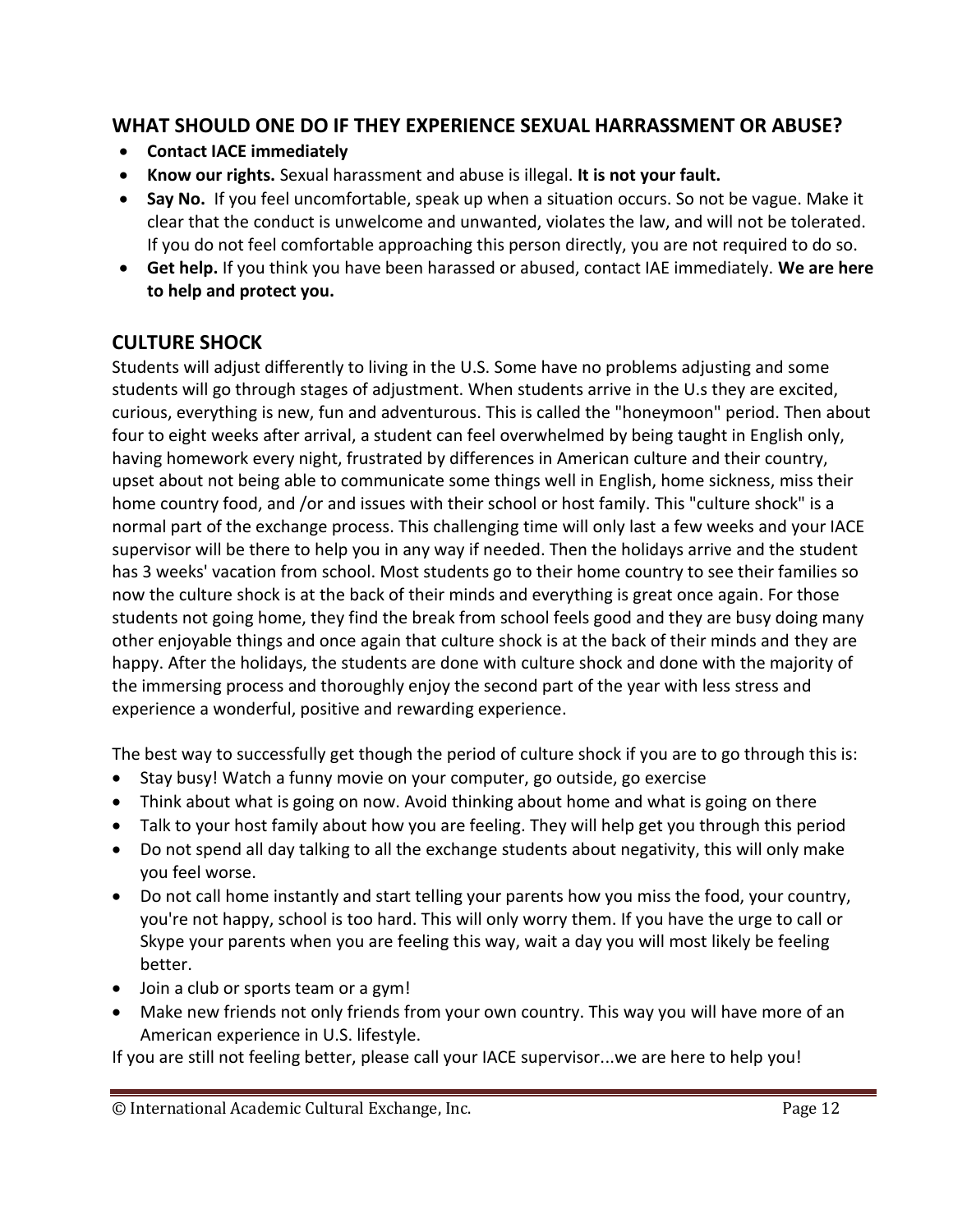#### **MAKING FRIENDS**

We know that it is very tempting only to socialize with other student's from your own culture but this takes away from an opportunity to really immerse yourself into the American culture and lifestyle. If from the beginning you make a pledge to yourself to meet and befriend 4 friends not from your culture then it will be easier as time goes by to make even more new friends. If you chose in the beginning to only make new friends from your own culture, you will eventually only end up with those friends. Spending time with only friends from your own culture, tells American students that you are not interested in getting to know them. You were brave enough to get on a plane by yourself and come all the way to the United States so be brave and say hi to another student other than from your country and strike up a conversation! If you chose to only socialize with students of your own country you will always be speaking in that language thus not improving your English. You could have stayed home to socialize with students of your country and language! If you chose to only socialize with students from your own country you will seclude yourself from making American friends, you will speak your language all day at school, on the computer in the evening and on weekends- why did you come to the U.S.? I believe one of the reasons was to improve your English. Don't let other students temp you to only speak your language. You should be focused on why you came to the U.S. and one of those goals to become fluent in English. The more opportunity you give yourself to speak English, the quicker your English skills will become.

### **CARE OF THE HOST FAMILY HOME**

If you or one of your friends damage or break your host family's possessions, you are responsible for repairing or replacing that item. If your host let's you borrow their bicycle or scooter you will be responsible if anything happens to that item. Students need to take good care of their bedroom. There should be no marks on the walls, or stains on the floor (ONLY water is allowed in the bedroom). Students need to take good care of their bathroom. There should be no water damage (overflowing of water), hair clogs in drains, toilet paper misuse (if the toilet becomes clogged due to too much toilette paper, the student will be responsible to unclog). Your bed must be made every day and there should be no clothes on the floor at any time.

#### **MEDIA/PHOTO RELEASE**

Student grants IACE and its representatives the right and permission with respect to photographs or any other media taken of the student to be used for promotional purposes.

#### **REFUNDS**

**\* Students are not entitled to, nor will they receive a refund of any portion of the fees if:** 

- Student is expelled from the program
- Student has decided to leave the IACE program and return home for any reason
- Students has decided to leave the IACE program but remain in the U.S. to join another program to find your own housing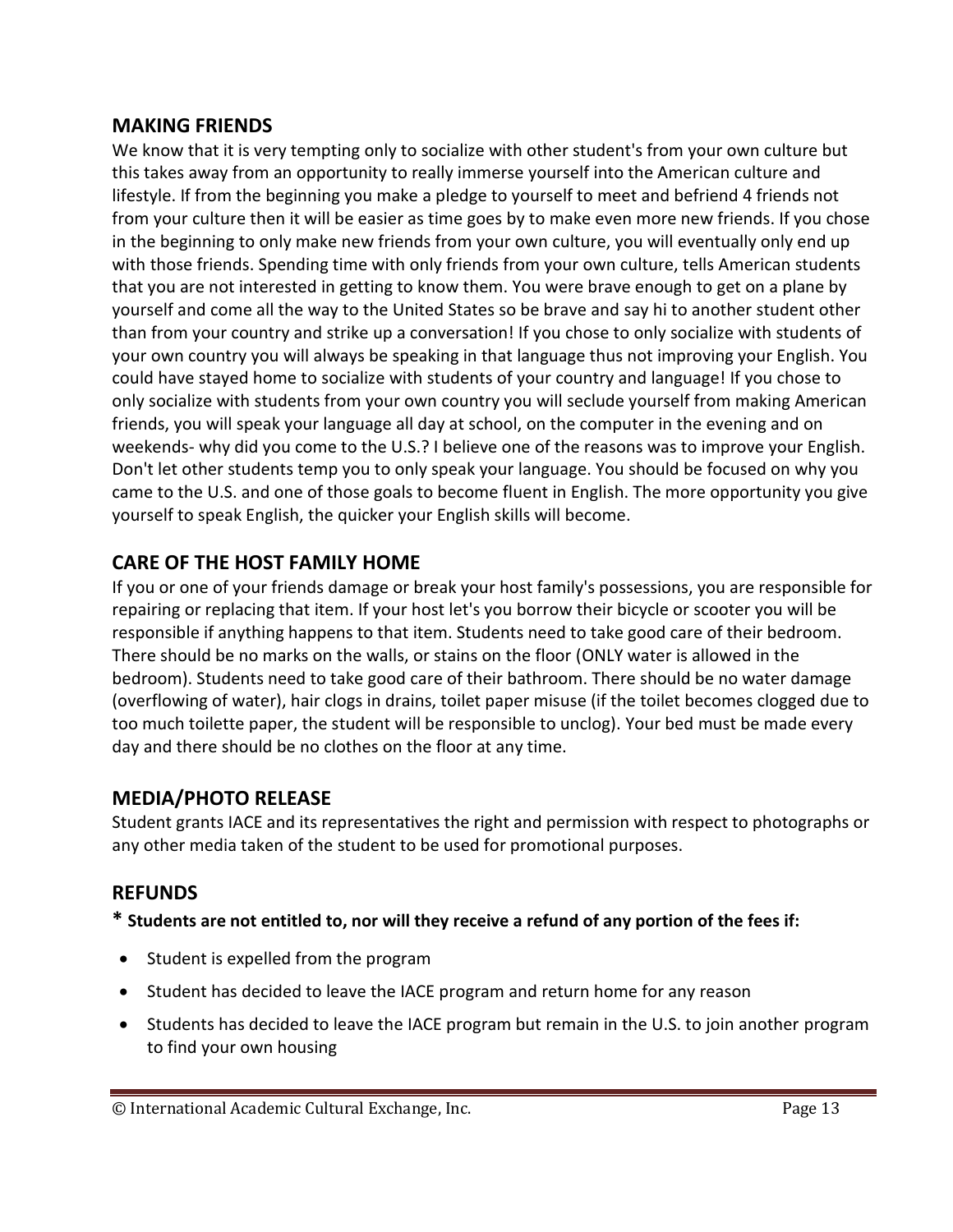

**International Academic Cultural Exchange, Inc.**

#### **LIABILTY WAIVER**

We, as the parents or legal guardian of the student in this program hereby release all officers, employees, representatives and volunteers from and against all claims, damages, losses and expenses including attorney fees arising out of this exchange program. We also release anyone directly or indirectly employed by IACE or anyone for whose acts of them may be liable, except where caused by the active negligence, sole negligence, or willful misconduct of State of California, their officers, employees, representatives, host families, representatives and volunteers.

| Signature of father or legal guardian: | Date: |       |
|----------------------------------------|-------|-------|
| Signature of mother or legal guardian: |       | Date: |

| 23705 Vanowen<br>Street #311       | <b>TRAVEL AUTHORIZATION</b>                                                                                                                                                                                                                                                                                                                                                                          |       |  |
|------------------------------------|------------------------------------------------------------------------------------------------------------------------------------------------------------------------------------------------------------------------------------------------------------------------------------------------------------------------------------------------------------------------------------------------------|-------|--|
| West Hills, CA 91307<br><b>USA</b> | We authorize IACE to make decisions on my behalf for participation in activities that may require<br>my child to travel, such as school activities, home-leave travel by car, bus or train, bicycle under the<br>rules and regulations of the schools, laws, regulations and the policy as established by IACE. IACE<br>will contact me for my permission for any trips outside of these conditions. |       |  |
|                                    | Signature of father or legal guardian:                                                                                                                                                                                                                                                                                                                                                               | Date: |  |
| www.iacela.com                     | Signature of mother or legal guardian:                                                                                                                                                                                                                                                                                                                                                               | Date: |  |

#### **ACKNOWLEDGMENT**

We have read, understand or have had explained to us the student handbook and the rules and regulations as they apply to this program. We also acknowledge that we have received the student handbook and accept responsibility for knowledge of its content.

| Signature of student:                  | Date: |
|----------------------------------------|-------|
| Signature of father or legal guardian: | Date: |
| Signature of mother or legal guardian: | Date: |

#### **PHOTOGRAPHS FOR PROMOTION**

I understand that by participating in this program I also give IACE permission to take and use my pictures to send to my family and use for promotional purposes.

| Signature of student: |  |  |
|-----------------------|--|--|
|                       |  |  |